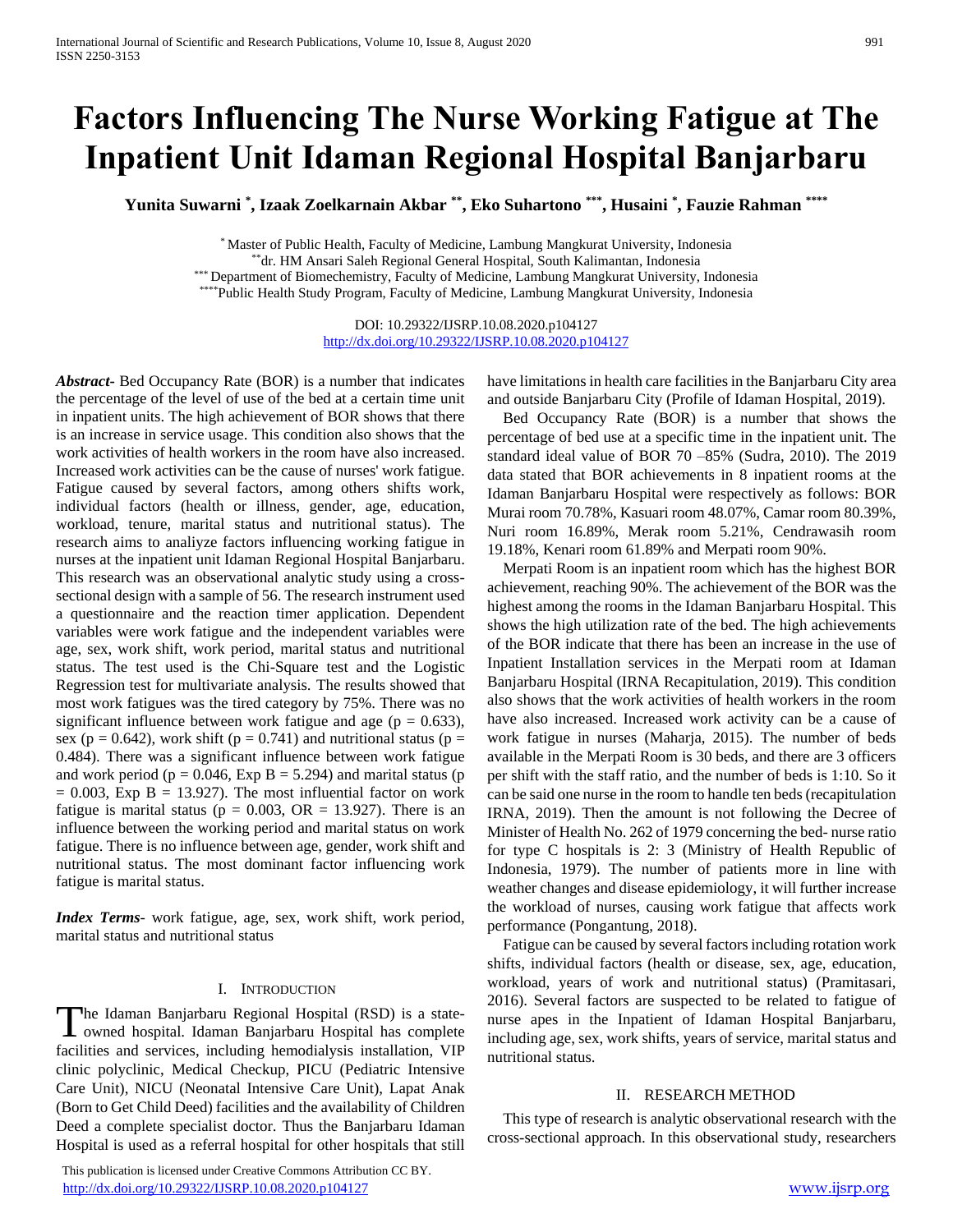do not do or do not give treatment to research subjects, but the subjects themselves "choose" to do it. While the cross-sectional approach is a study that studies the correlation between risk factors, utilizing approach, observation or data collection on age, gender, work shifts, years of service, marital status and nutritional status with nurses working fatigue in the inpatient room at Idaman Hospital Banjarbaru at the same time. The research is using pieces of stuffing and Program Kosinski's Time Reaction Software as a tool for data collection. The population in this study were all nurses in the inpatient room of Idaman Banjarbaru Hospital, totalling 132 people. The sampling technique used in this study uses probability sampling with proportional random sampling.

## III. FINDINGS

Table 1. Univariate Analysis of Research Variables

| <b>Variable</b>             | Category           | Freq | $\frac{0}{0}$ |
|-----------------------------|--------------------|------|---------------|
| Work fatigue                | Not tired          | 14   | 25            |
|                             | Tired              | 42   | 75            |
|                             | Early              | 35   | 62.5          |
| Age                         | adulthood          |      |               |
|                             | Mid adult          | 21   | 37.5          |
| Gender                      | Female             | 31   | 55.4          |
|                             | Male               | 25   | 44.6          |
| Shift work                  | Morning            | 16   | 28.57         |
|                             | Afternoon          | 20   | 35.71         |
| Protein Consumption Pattern | Night              | 20   | 35.71         |
| Years of service            | No risk            | 28   | 50            |
| <b>SEZ</b>                  | Risky              | 28   | 50            |
| Marital status              | <b>Not Married</b> | 15   | 26.79         |
|                             | Married            | 41   | 73.21         |
| Nutritional status          | Less               | 12   | 21.43         |
|                             | Normal             | 41   | 73.21         |
|                             | More               | 3    | 5.36          |

Based on the table above, it is known that the majority (75 %) of nurses in the inpatient room at Idaman Hospital Banjarbaru, who were respondents of the study experienced work fatigue. From these results, it can be seen that the majority of respondents did experience fatigue when carrying out their work as nurses. Fatigue usually shows the different conditions of each individual, but all aim to lose efficiency and decrease work capacity and endurance (Siregar, 2019).

Based on the above table, it is known that the majority (62.5%) of nurses in the inpatient room at Idaman Hospital Banjarbaru, who was the study respondents were nurses with early adulthood. The results of this study indicate that the majority of nurses in the inpatient unit of regional hospital aged between 20-30 years. Age is related to maturity. Maturity is technical in carrying out tasks as well as psychological maturity. A person's age increases so the level of technical and psychological maturity and shows the maturity of the soul at work. However, the condition of nurses with ages between 20-30 years makes nurses less able to balance work with the psychological, environmental situation (Siregar, 2019).

Based on the above table, it is known that the majority (55.36%) of nurses in the inpatient room at Idaman Hospital Banjarbaru, who were the respondents of the study were women. In this

 This publication is licensed under Creative Commons Attribution CC BY. <http://dx.doi.org/10.29322/IJSRP.10.08.2020.p104127> [www.ijsrp.org](http://ijsrp.org/)

modern era, equal rights of women and men are the same. Women are entitled to a good socioeconomic position and how women can develop and progress over time without losing their identity, as well as men (Kondi, 2019). The condition of nurses is predominantly female, and many are married if entering work shifts, especially night shifts with long periods making nurses likely to become tired (Siregar, 2019).

Based on the above table, it is known that the nurses in the inpatient unit Idaman Hospital Banjarbaru study who were undergoing early morning work shifts of 28.57 %, who had as much as 35.71% afternoon shift and night shift workers who undergo as much as 35.71%. Every person has different body time settings known as the circadian rhythm, in the preparation or regulation of work shifts it is necessary to pay attention to the biological time or clock that is appropriate for our body (Siregar, 2019).

Based on the above table, it is known that 50% of nurses in the inpatient room at Idaman Hospital Banjarbaru who were respondents of the study had a risky working period of ≥5 years. The working period is closely related to physical abilities; the longer a person works, the more their physical abilities decrease. Physical ability will gradually decrease due to fatigue from work and can be aggravated when doing physical activities can vary in work. Indirectly, the work period will cause contraction of the strengthening muscles and abdominal buffer continuously for a long time. In all complaints that were felt by workers with a work period of less than 1 year, they experienced the most complaints. Then the complaint is reduced in the workforce after working for 1-5 years. However, complaints will increase in the workforce after working for more than 5 years (Tarwaka, 2014).

Based on the above table, it is known that the majority (73.21%) of nurses in the inpatient room at Idaman Hospital Banjarbaru, who were respondents in the study were married. Those who are already married may have the risk of experiencing burnout if the marriage is not harmonious or has a partner who cannot provide social encouragement, including support for work.

Based on the above table, it is known that the majority (73.21%) of nurses in the inpatient room at Idaman Hospital Banjarbaru, who was the study respondents had normal nutritional status. Workers need the energy to be able to work. Fulfilment of nutrition to be able to work must not only be met quantitatively, but also in terms of the nutritional quality of the food consumed. Adequate and balanced eating during the day and before going to sleep significantly affects alertness and quality of sleep. Maintaining health and weight condition not only increases stamina but can also reduce the possibility of sleep disturbance. Proper nutrition and good physical condition have a significant influence on the effects of fatigue (Maghfiroh, 2015).

Table 2. Bivariate Analysis with Chi-Square and Fisher Exact

| <b>Variable</b> | <b>Work Fatigue</b> |                    |              | $p-$          | OR    |  |
|-----------------|---------------------|--------------------|--------------|---------------|-------|--|
|                 | Not tired           |                    | <b>Tired</b> |               | value |  |
|                 | n                   | $\frac{0}{\alpha}$ | n            | $\frac{0}{0}$ |       |  |
| Age             |                     |                    |              |               |       |  |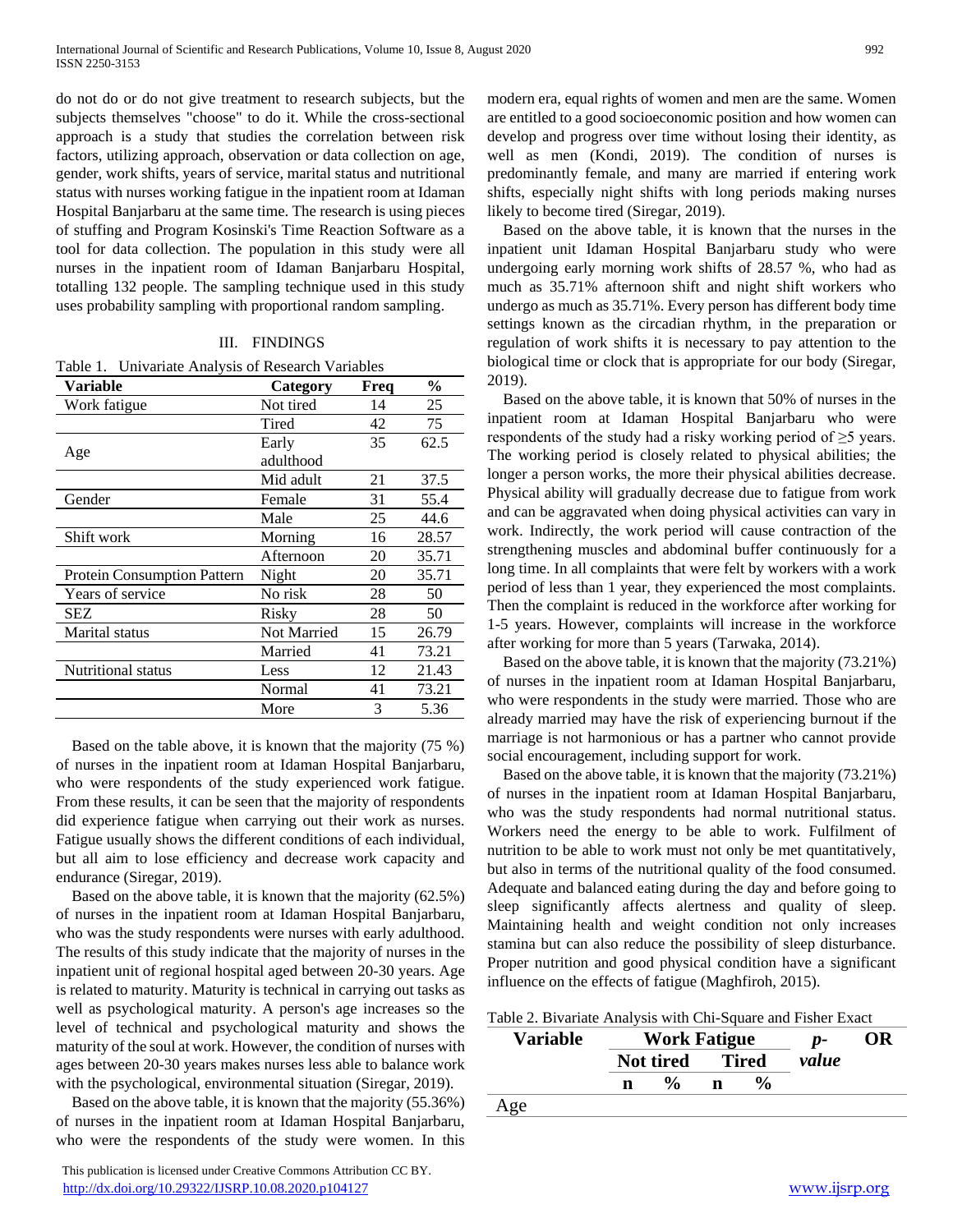| Early                 | 10 | 28.6 | 25 | 71.4 | 0.633 |      |
|-----------------------|----|------|----|------|-------|------|
| adulthood             |    |      |    |      |       |      |
| Middle Adult          | 4  | 19   | 17 | 81   |       |      |
| Gender                |    |      |    |      |       |      |
| Female                | 9  | 29   | 22 | 71   | 0.642 |      |
| Male                  | 5  | 20   | 20 | 80   |       |      |
| Shift work            |    |      |    |      |       |      |
| Morning               | 3  | 18.8 | 13 | 81.3 | 0.741 |      |
| Afternoon             | 6  | 30   | 14 | 70   |       |      |
| Night                 | 5  | 25   | 15 | 75   |       |      |
| Years of service      |    |      |    |      |       |      |
| No risk               | 11 | 39.3 | 17 | 60.7 | 0.014 | 5.39 |
| <b>Risky</b>          | 3  | 10.7 | 25 | 89.3 |       |      |
| <b>Marital</b> status |    |      |    |      |       |      |
| Not Married           | 9  | 60   | 6  | 40   | 0.000 | 10.8 |
| Married               | 5  | 12.2 | 36 | 8.8  |       |      |
| Nutritional status    |    |      |    |      |       |      |
| Less                  | 4  | 33.3 | 8  | 66.7 | 0.484 |      |
| Normal                | 10 | 24.4 | 31 | 75.6 |       |      |
| More                  | 14 | 25   | 42 | 75   |       |      |
|                       |    |      |    |      |       |      |

Based on the above table it can be seen that there are variables that influence work fatigue of nurses in the inpatient unit Idaman Banjarbaru Hospital, the work period (p-value  $= 0.014$ ) with OR 5.392 and marital status (p-value  $= 0.000$ ) with an OR value of 10.800. In contrast, the variables that have no effect on work fatigue are age (p-value =  $0.633$ ), gender (p-value =  $0.642$ ), work shift (p-value =  $0.741$ ), and nutritional status (p-value =  $0.484$ ).

Table 3. Multivariate Analysis

| Variable         | p-    | Exp(B) | 95% CI |              |  |
|------------------|-------|--------|--------|--------------|--|
|                  | value |        | Lower  | <b>Upper</b> |  |
| Years of service | 0.046 | 5.294  | 1.031  | 27.178       |  |
| Marital status   | 0.003 | 13.927 |        | 79 421       |  |
|                  |       |        |        |              |  |

Based on the table above it can be seen that there are no variables with p-value  $> 0.05$ . So the results of multivariate analysis in this study indicate that marital status is a dominant factor affecting work fatigue with  $p$ -value = 0.003 and Odd Ratio  $= 13.927.$ 

#### IV. DISCUSSION

Work fatigue in nurses is a condition experienced by nurses who work in other human jobs, where there is a change in negative behaviour in the form of incompleteness in filling nursing care (Bijani, 2016). Fatigue can be caused by several factors, including rotation work shifts, individual factors (health or disease, gender, age, education, workload, work period and nutritional status) (Pramitasari, 2016). Based on the results of bivariate statistics, it was concluded that there was no effect of age on nurses working fatigue in the inpatient room at Idaman Hospital Banjarbaru. The

 This publication is licensed under Creative Commons Attribution CC BY. <http://dx.doi.org/10.29322/IJSRP.10.08.2020.p104127> [www.ijsrp.org](http://ijsrp.org/)

absence of influence of age on work fatigue is caused by statistically the incidence of work fatigue occurs in both age categories with a not much different percentage of 71.4% occurring in early adulthood and 81% occurring in middle adulthood. In addition, there was no influence of the age of nurses with work fatigue in this study due to several factors including the composition of the age of nurses in each room more than 30 years old. Someone who is young is able to do heavy work and vice versa if someone is elderly then the ability to do heavy work will decrease because they feel tired and do not move nimbly when carrying out their duties so as to affect their performance (Mulfiyanti, 2019). But the results of this study contradict this theory. This may be because young nurses have unrealistic expectations when compared to older workers. As people age, they generally become more stable, more mature and more determined, so they have a more realistic outlook. In addition, it is likely because they have to serve patients with different characters and illnesses every day. They have to deal with a lot of patients so that boredom arises and are fed up with monotonous routines every day. They feel bored because the routine at work is very boring, so that makes them not enthusiastic about serving patients and become lazy to come to work because working hours are very crowded. Workers under the age of forty are most at risk of disorders related to work fatigue (Ramdan, 2016).

Based on the results of bivariate statistics, it was concluded that there was no influence of gender on nurses working fatigue in the inpatient room at Idaman Hospital Banjarbaru. The absence of gender influence on work fatigue is caused by statistically work fatigue occurring in female and male nurses with a percentage of work fatigue in female nurses at 71% and in male nurses at 80%. Biologically women experience menstrual cycles, pregnancy and menopause, and socially. Women have a position as a mother in the household and tradition as a reflection of culture, so women will get tired more quickly (Suma' mur P, 2009). Meanwhile, men experience a higher pressure rating than women, which can be caused by differences in roles, for example in terms of work, for men "working" is an absolute necessity to support their families, but this is not the case for a woman, women may work or not, so it is not a requirement. Men and women differ not only physically, but also socially and psychologically and have different ways of dealing with their problems.

Based on the results of bivariate statistics, it was concluded that there was no effect of work shifts on nurses' work fatigue in the inpatient room at Idaman Hospital Banjarbaru. Respondents in each shift have the same tendency to fatigue, so there is no influence between work shifts and nurses' work fatigue (Maghfiroh, 2015). This is due to the difference in the number of patients in each shift is not too significant. The shift time taken also does not have a significant difference, thus allowing the fatigue experienced is the same (Maghfiroh, 2015)

Based on the results of bivariate statistics, it was concluded that there was an influence of work tenure on nurses' work fatigue in the inpatient room at Idaman Hospital Banjarbaru. The influence of work tenure on work fatigue is caused statistically because work fatigue occurs because work fatigue is more common in nurses with tenure at risk. Whereas nurses with a non-risk work tenure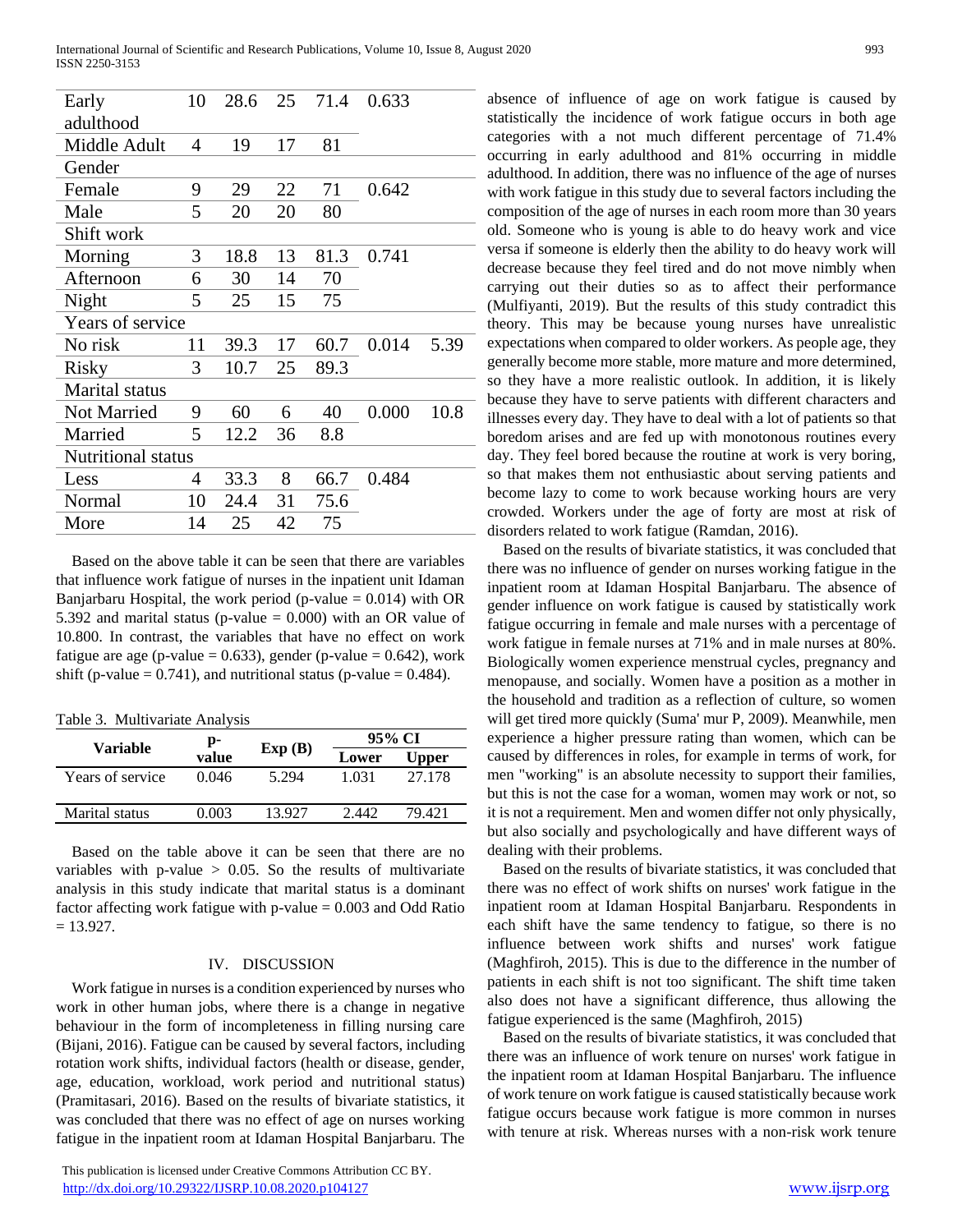experience much less work fatigue than those who have a risky tenure. Although with a long work period a nurse gets a lot of work experience, but the monotonous and human service pattern of nurses' work causes physical, emotional and psychological fatigue that leads to heavy work fatigue (Sari, 2015).

Based on the results of bivariate statistics, it is concluded that there is an influence of marital status on nurses working fatigue in the inpatient room at Idaman Hospital Banjarbaru. The influence of marital status on work fatigue is caused statistically due to work fatigue due to more work fatigue in nurses with married status whereas nurses with unmarried status who experience work fatigue are far less than those who are married. Marriage causes increased responsibilities which can make work more valuable and important. So someone who is married will experience work fatigue due to work and when he gets home, he must take care of family needs which time should be used for rest (Huriahni, 2017).

Based on the results of the bivariate statistics, it was concluded that there was no effect of nutritional status on nurses working fatigue in the inpatient room at Idaman Hospital Banjarbaru. This can be caused by work fatigue, especially heavy work fatigue both experienced by nurses who have more or normal nutritional status. Lack of nutritional value of food consumed by daily workers will bring bad effects on the body, such as the body's defence against disease decreases, physical ability decreases, body weight decreases, lack of enthusiasm and lack of motivation, reacts slowly and apathy. In such circumstances, it cannot be expected to achieve efficiency and optimal work productivity. In carrying out the work process, a worker needs adequate sleep and balanced nutrition to be able to maintain work capacity. If the work capacity of a worker is well preserved due to enough sleep and sufficient nutrition, work fatigue that occurs can be minimized (Maghfiroh, 2015).

Based on the results of multivariate statistics, it was concluded that the variable of tenure and marital status influenced work fatigue. The longer a person works, the experience also increases, but the monotony of work so that symptoms arise from work fatigue. Nurses with tenure who are not at risk can experience work fatigue because they are able to adapt to work and their environment so that symptoms of work fatigue arise (Suma'mur, 2014).

Based on the results of the study, nurses who have been married 13,927 times will be more likely to experience work fatigue. Nurses who are married are more likely to experience depersonalization. This happens because the situation is also influenced by external factors, namely in the family environment, such as conflicts within the family, and the conflict is brought to the workplace so that it affects others. When individuals experience depersonalization, it will be difficult for them to be interested again in the activities they have been engaged in. They will start to get bored, uncomfortable and cynical about what is around them to make work fatigue possible (Awalia, 2013).

## V. CONCLUSION

1. There was no significant influence between age, gender, work shift, and nutritional status with work fatigue in nurses in the inpatient unit at Idaman Hospital Banjarbaru.

- 2. There is a significant influence between a work period and marital status with work fatigue in nurses in the inpatient unit at Idaman Hospital Banjarbaru.
- 3. Marital status is the most dominant factor influencing work fatigue in nurses in the inpatient unit at Idaman Hospital Banjarbaru

### **REFERENCES**

- Bijani M, 2016. Factors Influencing Poor Nursing Documentation from The Perspective of Nursing Staff. International Journal of Medical Research & Health Sciences, Vol . 5, No.11, 2016; 717-718
- Head of Inpatient Installation. IRNA Civil Service Report 2019 . Banjarbaru: RSD Idaman Banjarbaru Management, 2019 .
- Idaman Hospital Banjarbaru. Profile of Idaman Hospital in 2019 . Banjarbaru: RSD Idaman Banjarbaru Management, 2019
- Kondi AE, 2019. Factors Related to Work Fatigue in Nurses at the Early Bross Bekasi Hospital. Jurnal Persada Husada Indonesia, Vol. 6, No. 20, 2019.
- Maghfiroh S, 2015. Relationship between Stress Tolerance, Work Shift and Nutritional Status with Fatigue in IGD and ICU Nurses (Study at Sultan Agung Hospital in Semarang ). Indonesian Public Health Journal, Vol . 10, No. 2, 2015.
- Maharja, 2015. Analysis of the Level of Work Fatigue Based on the Physical Workload of Nurses in the Inpatient Installation of Surabaya Haji Hospital. The Indonesian Journal of Occupational Safety and Health, Vol. 4, No. 1: 93-102.
- Ministry of Health Republic of Indonesia, 1979. Decree of the Minister of Health of the Republic of Indonesia No. 262 of 1979 concerning Hospital Personnel. Jakarta: State Secretariat
- Mulfiyanti D, 2019. The Relationship between Work Stress and Workload with Work Fatigue in Nurses at General Hospital in Class B Bone Bone Regency in 2018. Journal of MKMI, Vol. 4 No.1, December 2019.
- Pongantung M, 2018. The Relationship Between Workload and Work Stress with Work Fatigue in Gmim Kalooran Amurang Hospital Nurse. KESMAS Journal, Vol. 7 No. 5, 2018.
- Pramitasari, 2016. The Influence of Working Periods and Work Shifts on Work Fatigue in Inpatients at Surakarta's Pku Muhammadiyah Hospital. Scientific Publications. Surakarta: Muhammadiyah University Surakarta, 2016.
- Ramdan IM, 2016. Analysis of Factors Related to Burnout in Mental Health Nurses. Padjadjaran Nursing Journal, 2016.
- Sari NLPDY, 2015. Relationship of Workload, Demographic Factors, Locus of Control and Self-Esteem Against Burnout Syndrome in Nursing Nurse Ird Rsup Sanglah. Coping Nurse Journal Vol. 3, No . 2, May-August 2015.
- Siregar T, 2019. Relationship between Work Shift and Fatigue Level of Nurses in the Emergency Room at Budhi Asih Hospital, East Jakarta. Jurnal Persada Husada Indonesia, Vol. 6, No. 22, 2019.
- Suma'mur PK, 2014. 2014. Corporate Hygiene and Occupational Health. Jakarta: Sagung Seto
- Tarwaka, 2014. Ergonomics for Occupational Health and Productivity. Surakarta: UNIBA Press

## **AUTHORS**

**First Author** – Yunita Suwarni, Master of Public Health, Faculty of Medicine, Lambung Mangkurat University, Indonesia.

**Second Author** – Izaak Zoelkarnaen Akbar, dr. HM Ansari Saleh Regional General Hospital, South Kalimantan, Indonesia.

**Third Author** – Eko Suhartono, Department of Biochemistry, Faculty of Medicine, Lambung Mangkurat University, Indonesia. **Fourth Author** – Husaini, Master of Public Health, Faculty of Medicine, Lambung Mangkurat University, Indonesia.

**Fifth Author** – Fauzie Rahman, Public Health Study Program, Faculty of Medicine, Lambung Mangkurat University, Indonesia. **Correspondence Author** – Khairunnisa, Master of Public Health, Faculty of Medicine, Lambung Mangkurat University, Indonesia, email: adenaliliana@gmail.com